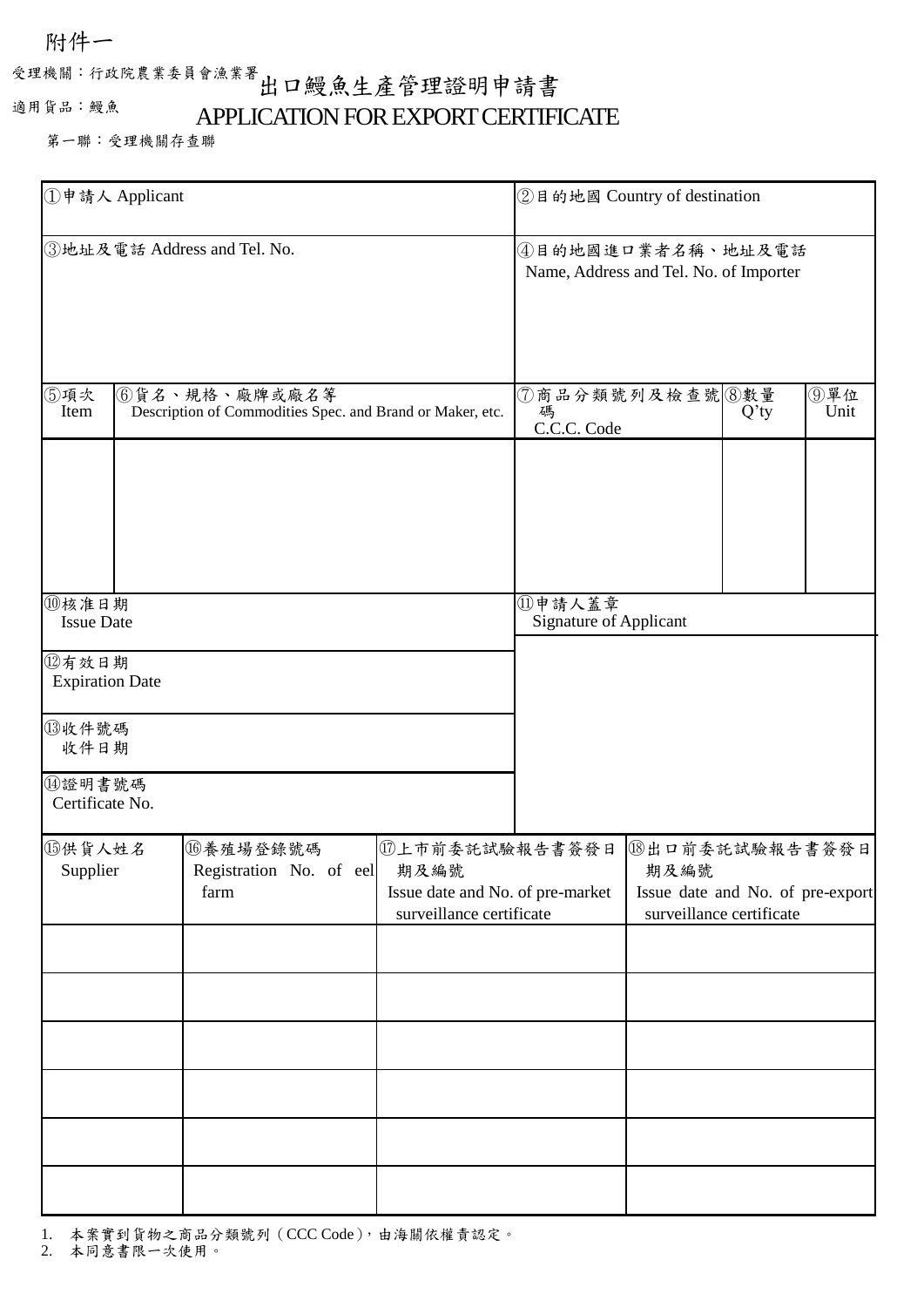附件一-2

適用貨品:鰻魚

### 受理機關:行政院農業委員會漁業署

## 出口鰻魚生產管理證明書 EXPORT CERTIFICATE

第二聯:申請人報關用聯

| ①申請人 Applicant                                               | ②目的地國 Country of destination                                               |                                                                                         |                                 |                                                                                         |         |             |
|--------------------------------------------------------------|----------------------------------------------------------------------------|-----------------------------------------------------------------------------------------|---------------------------------|-----------------------------------------------------------------------------------------|---------|-------------|
| 3地址及電話 Address and Tel. No.                                  | 4目的地國進口業者名稱、地址及電話<br>Name, Address and Tel. No. of Importer                |                                                                                         |                                 |                                                                                         |         |             |
| ⑤項次<br>Item                                                  | 6貨名、規格、廠牌或廠名等<br>Description of Commodities Spec. and Brand or Maker, etc. |                                                                                         | ⑦商品分類號列及檢查號碼 8數量<br>C.C.C. Code |                                                                                         | $Q'$ ty | ⑨單位<br>Unit |
| ⑩核准日期<br><b>Issue Date</b>                                   |                                                                            |                                                                                         | ①核准機關簽章                         | <b>Approving Agency Signature</b>                                                       |         |             |
| 12有效日期<br><b>Expiration Date</b><br>13收件號碼<br>收件日期<br>⑭證明書號碼 |                                                                            |                                                                                         |                                 |                                                                                         |         |             |
| Certificate No.<br>15供貨人姓名<br>Supplier                       | 的養殖場登錄號碼<br>Registration No. of eel<br>farm                                | 17上市前委託試驗報告書簽發日<br>期及編號<br>Issue date and No. of pre-market<br>surveillance certificate |                                 | 18出口前委託試驗報告書簽發日<br>期及編號<br>Issue date and No. of pre-export<br>surveillance certificate |         |             |
|                                                              |                                                                            |                                                                                         |                                 |                                                                                         |         |             |
|                                                              |                                                                            |                                                                                         |                                 |                                                                                         |         |             |

1. 本案實到貨物之商品分類號列 (CCC Code),由海關依權責認定。

2. 本同意書限一次使用。